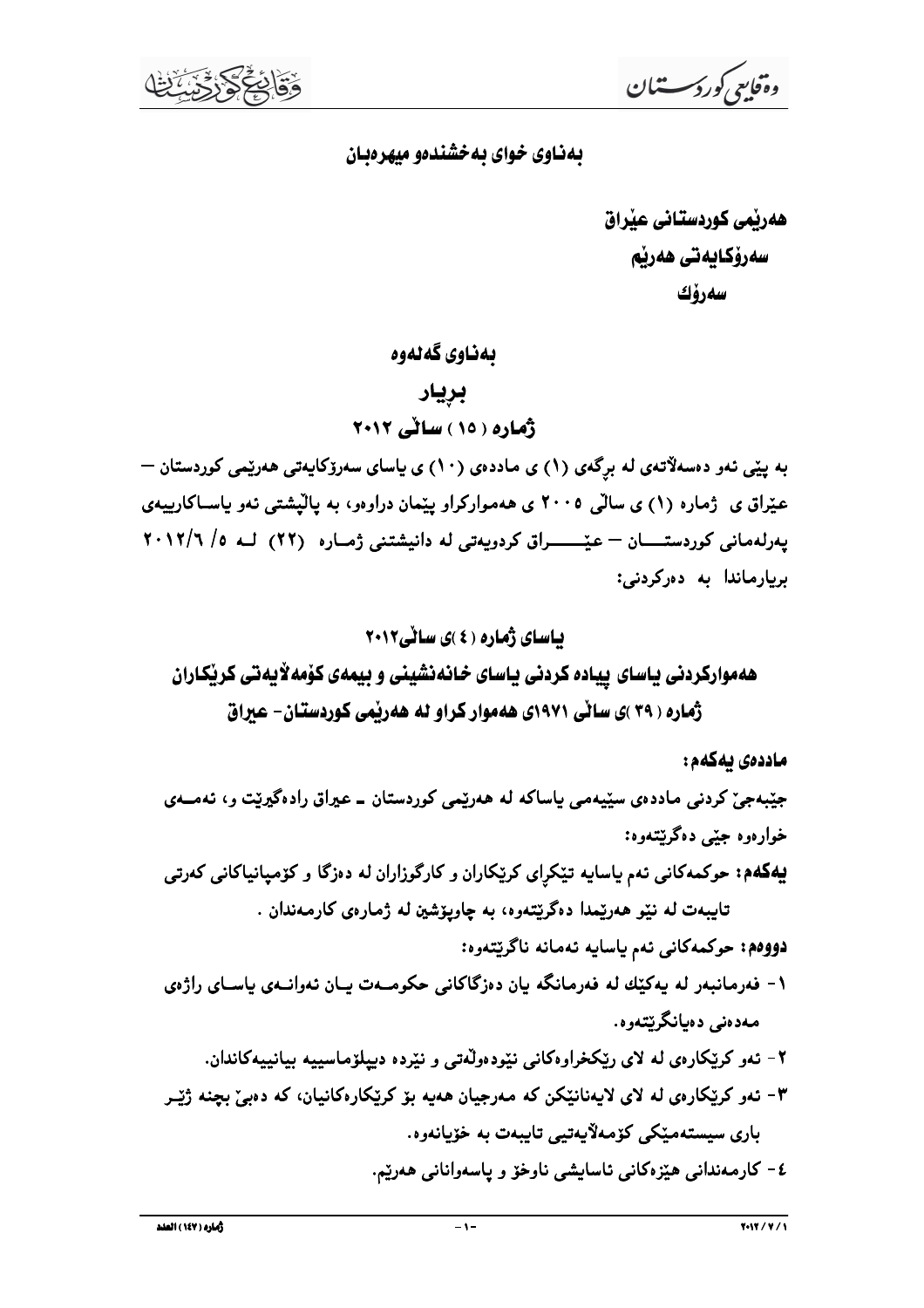وەقايىي كوردىسستان

ماددەي دووەم :

دووباره کار به برگەی (ز) له ماددەی (۲۰)ی یاساکه له هەرپیمی کوردستان ــ عیراقدا دەکریت و، بهم شنيوهي خوارهوه دهخوينندريتنهوه:

ز- گەنجینەی گشتی بەشداری بکات لە داھاتی سندووقی بیمه و خانەنــشینیی کرێکــاران، ئــەم بهشداری کردنهش بهوه دیاری دهکریت، که وهزارهتی دارایی و نابووری له بودجهی سالانهی ههرییمدا، به ریژهی (۳۰٪) تهرخانی دهکات لهو نابوونانهی دراونهته سـندووق لــه مــاوهی سالی دارایی رابردوودا.

ماددەى سىلەم :

جیْبهجیؒ کردنی برگەی (ب/۲) له ماددەی (۳۸)ی یاســاکه لــه هــهریمی کوردســتان ــ عیّــراق رادهگیریت.

ماددهي چوارهم:

برگەيەك بە ريزبەندى (ز) بۆ ماددەى (٤٨)ى ياساكە زياد دەكريت، لــه ھــەريمىي كوردســتان ــ عیراقدا جیبهجی دهکری و، بهم شیوهی خوارهوه دهخویندریتهوه: ژنی بیمهداری کارکەر، دوای تەواو بوونی مۆٽەتی منــدالٌ بــوون، مــافی هەپــه داوای مۆٽــەتی دایکایهتی بۆ ماوەیەك بکات که له یەك سالٌ زیاتر نەبیّت به نیوه مووچه، به مەرجیّك له بری كۆمەكى پاراستنى كۆمەلايەتى كەمتر نەبيت، لە لايەن گەنجينەي گشتييەوە ييپى دەدريت، بــە

> مەرجنك گرتيەستەكە تەواو نەبوو ينت. ماددەى يېنجەم:

جیْبِهجیؒ کردنبی برگەی (ه) له ماددەی (٥٠)ی یاساکه له هەرپیمی کوردستان ــ عیراق رادەگیری٘ت و، ئەمەي خوارەوە جێې دەگرېتتەوە:

ه- مووچهی خانهنشینی تهواوی نهخوشی و مووچهی خانهنشینی بهشهکی له بری ناتواناییهك كه يەكسانە بە (٧٥٪) و بەرەو ژوور لە ناتوانايى تــەواو، لــە كــاتى مردنــى خانەنــشينـەكەدا دەخرىتتە سەر مېراتگىرى، ھەرچىي مووچىەي خانەنىشىنى بەشــەكيىي نەخۆشــىييە لــە بــرى ناتواناییەکی کەمتر لە (٧٥٪) لە ناتوانایی تەواو، ئەوا لە کاتی مردنـی خاوەنەکەيـدا بــە يەكجارى دەبريت.

ماددەى شەشەم :

جینبهجی کردنبی ههردوو برگهی (ب) و (ج) له ماددهی (۲۰)ی پاساکه له هـمرییمی کوردسـتان رادهگیریت و، ئـهمـهي خوارهوه جێبي دهگریتتهوه: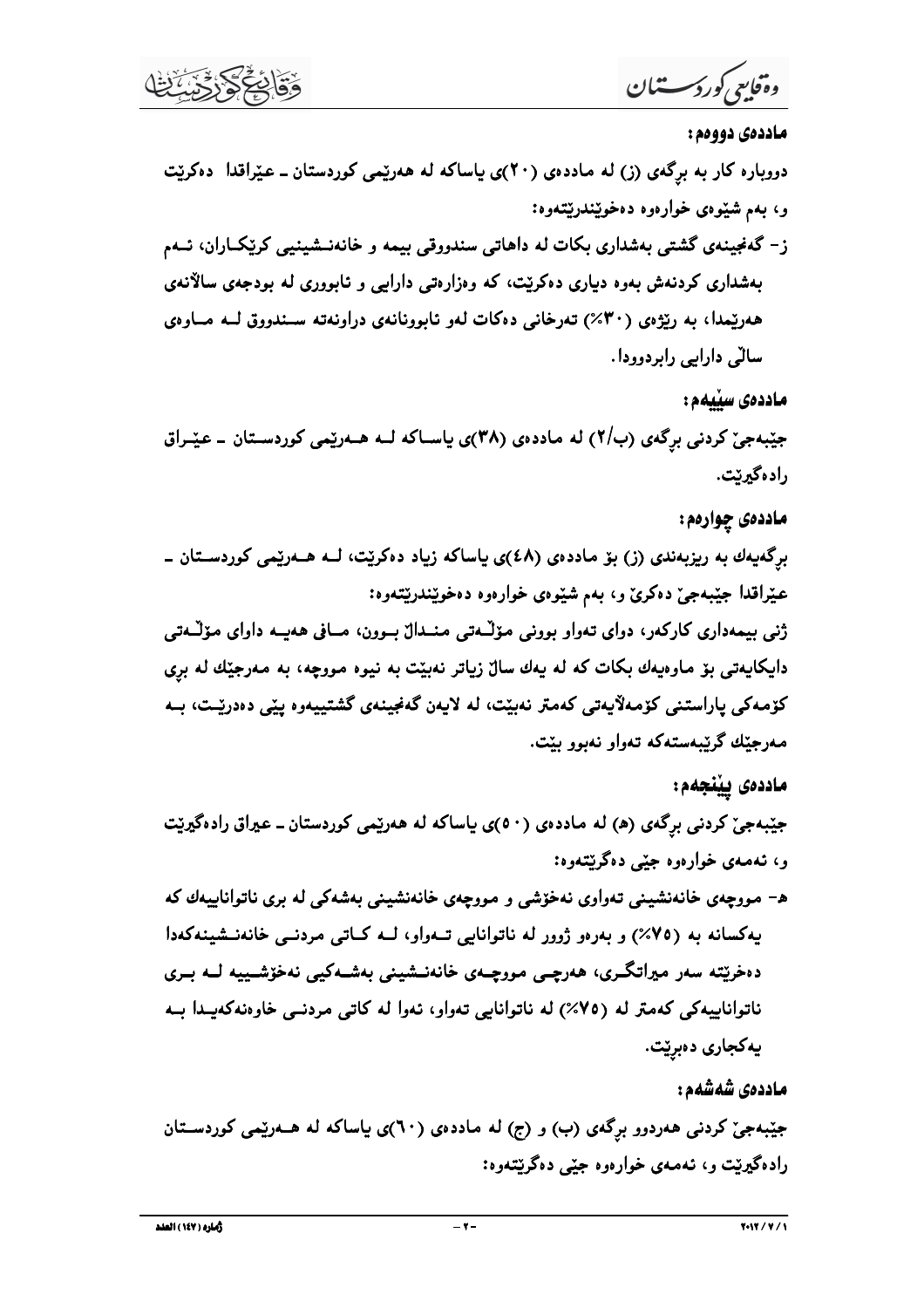وەقايىي كوردىسىتىان

- ب- ئەگەر خانەنشينێكى توشىبوو بــە ناتواناييــەكى يەكـسان بــە (٧٥%) بــەرەو ژوور مــرد، مووچهکهي دهخريته سهر ميراتگري.
- ج- ئەگەر خانەنشينى توشبوو بە ناتواناييەكى بەشەكيىي كـەمتر لــە (٧٥٪) مــرد، مېراتگـرى قەرەبوويەكى يې دەدريت يەكسان دەبيّت بە مووچەي خانەنشينى تووشبوونى بەشەكى لە برى چوار سالٌ، له حالَّهتي ئـهوهي ميراتگري مـافي مـووچهي مـردنهکهي نـهبيّت.

ماددەي حەوتەم:

جنبهجین کردنی ماددهی (٦٩)ی باساکه له ههریمی کوردستان رادهگیریت و، ئهمــهی خــوارهوه جٽي دهگرنٽهوه:

- أ- رادەي ھەرە بەرزى مووچەي خانەنشينى تــەواو ســەبارەت بــە ھــەموو لقــەكانى بيمــە لــەم پاسایـهدا، لـه هـهمـوو حالّـهـتینِکدا نـابـیٌ لـه (۸۰٪)ی مـامـنـاوهندی مـووچـهـی مـانگانـــهـی دواپــین سالٽي بيمه کراو له راژهي کار، تێيەرێنێت.
- ب- رادهی هدره کهمی مووچهی خانهنشینی تهواو سـهبارهت بـه هـهموو لقـهکانی بیمـه لـهم پاسایهدا، له ههموو حالَّهتیکدا نابیٌ له رادهی ههره کهمی مووجهی خانهنشینی فهرمانبهر ىتتە خوارىٰ.
- ج- مووچهي خانەنشيني بەشەكى لە ھەموو حالەتەكاندا كـەمتر نابيّـت لــە ئاســتى كۆمــەكى ياراستنى كۆمەلايەتى.

ماددەى ھەشتەم:

ههر دوو ماددهی (یازدهم و دوازدهم) وهك بهشیّکی تهواوكراو بوّ بیاســای ژمــاره (۳۹)ی ســالّی ۱۹۷۱ جێبهجیؒ دهکریت و له ههریمی کوردستان ــ عیراقدا کاری پیدهکریت.

ماددەى نۆيەم :

بهدهر له حوکمهکانی ماددهی (۲۷) له پاسای خانهنشینی و بیمـهی کۆمـهلایــهتیبی کریکـاران، کریکارانی کەرتی تايبەت کە خاوەن کاری ھەمپىشەيى يـان بــەردەواميان نييــە، لــە حالـْـەتى بهشداری کردنیان له سندووقی بیمهدا، مـافی بیمـهی کۆمـهلاّیــهتیان دهبـیّ، بــه مــهرجیّك لــه دامهزراوهکانی ههریمدا مووجهیان نهبیت و، چۆنیەتی تۆمار کردنیان و وهرگرتنی ئابوونه لیپیان، به پهيږهونيك ريك دهخريت كه ئمغجوممنى وهزيران دهرى دهكات.

ماددەى دەيەم :

کریکاری بیمهدار مافی ههیه سوود له بیمهی بیکاری به گویرهی ئهم بنهمایانه وهربگریت: